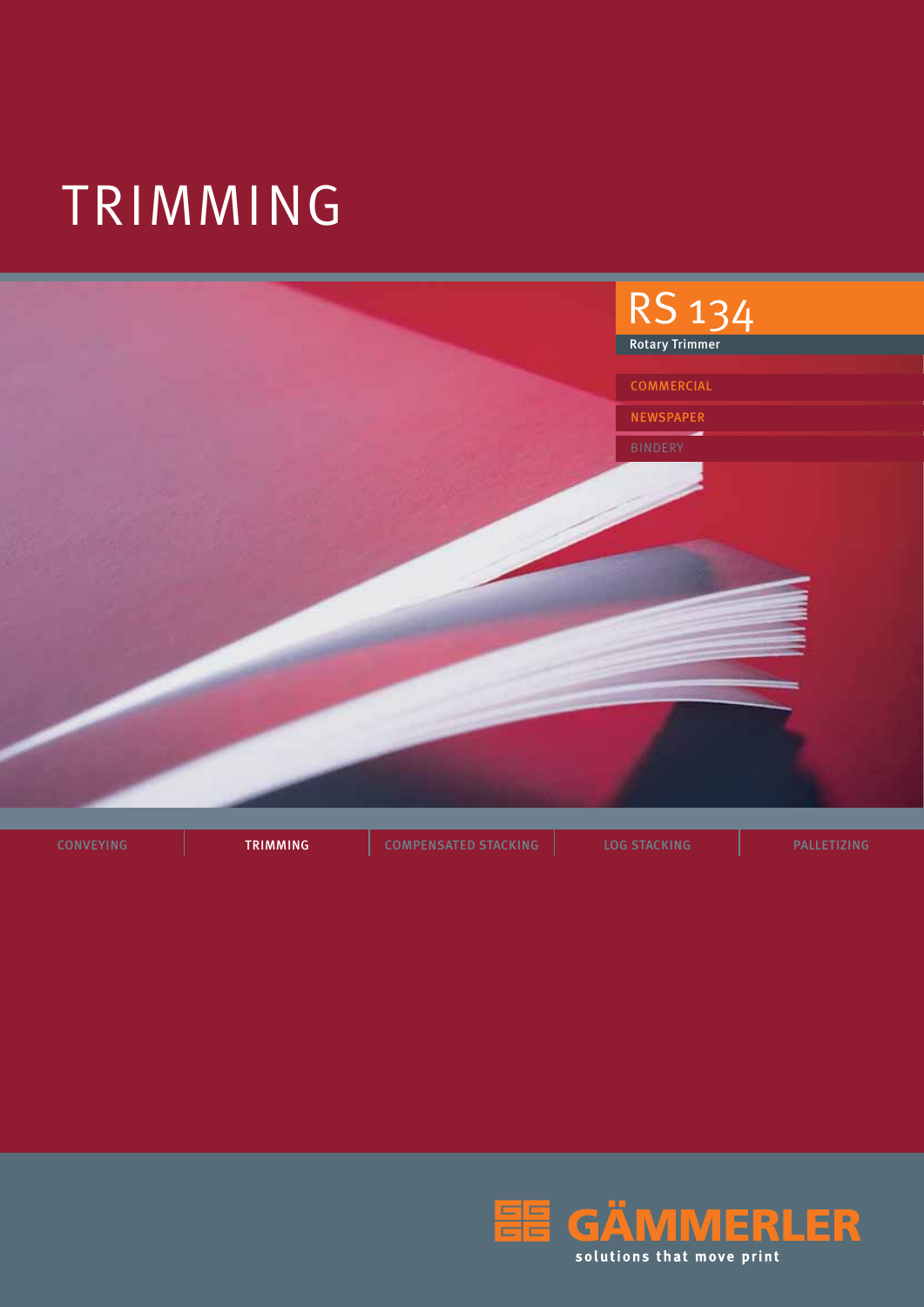### The Perfect All-Round Trimmer

#### **Gämmerler Trimming Technology – Benchmarks for Highest Quality**

The precise trim is an important point in post press processing. For more than 30 years Gämmerler has set benchmarks in inline trimming technology and maintained its leading market position worldwide with more than 4200 installations.

#### **RS 134 – Precise and Reliable All-Round Trimmer**

The RS 134 is an all-round trimmer delivering high trim quality for a wide variety of products. The machine is equipped with the Gämmerler rotary knives with interchangeable segment blades.

#### **Segmented Knife Technology**

#### **Highest Trim Quality**

Gämmerler's segmented knives are made of tungsten carbide, one of the hardest materials. Compared to

round knives regrinding does not change the diameter of the segmented knife, since the individual knife segments can be readjusted. Therefore the original diameter remains unchanged, which maintains a high quality trim.

#### $\blacksquare$  Exceptionally Long Knife Life

Regrinding of the knives is necessary only after several millions of copies have been trimmed. In total the individual cutting segments can be readjusted up to 30 times before being replaced.

#### ■ Less Waste and Less Set-up Time

Since the cutting geometry of the segmented knives does not change the machine need not be readjusted after grinding, which means less waste and shorter set-up time.

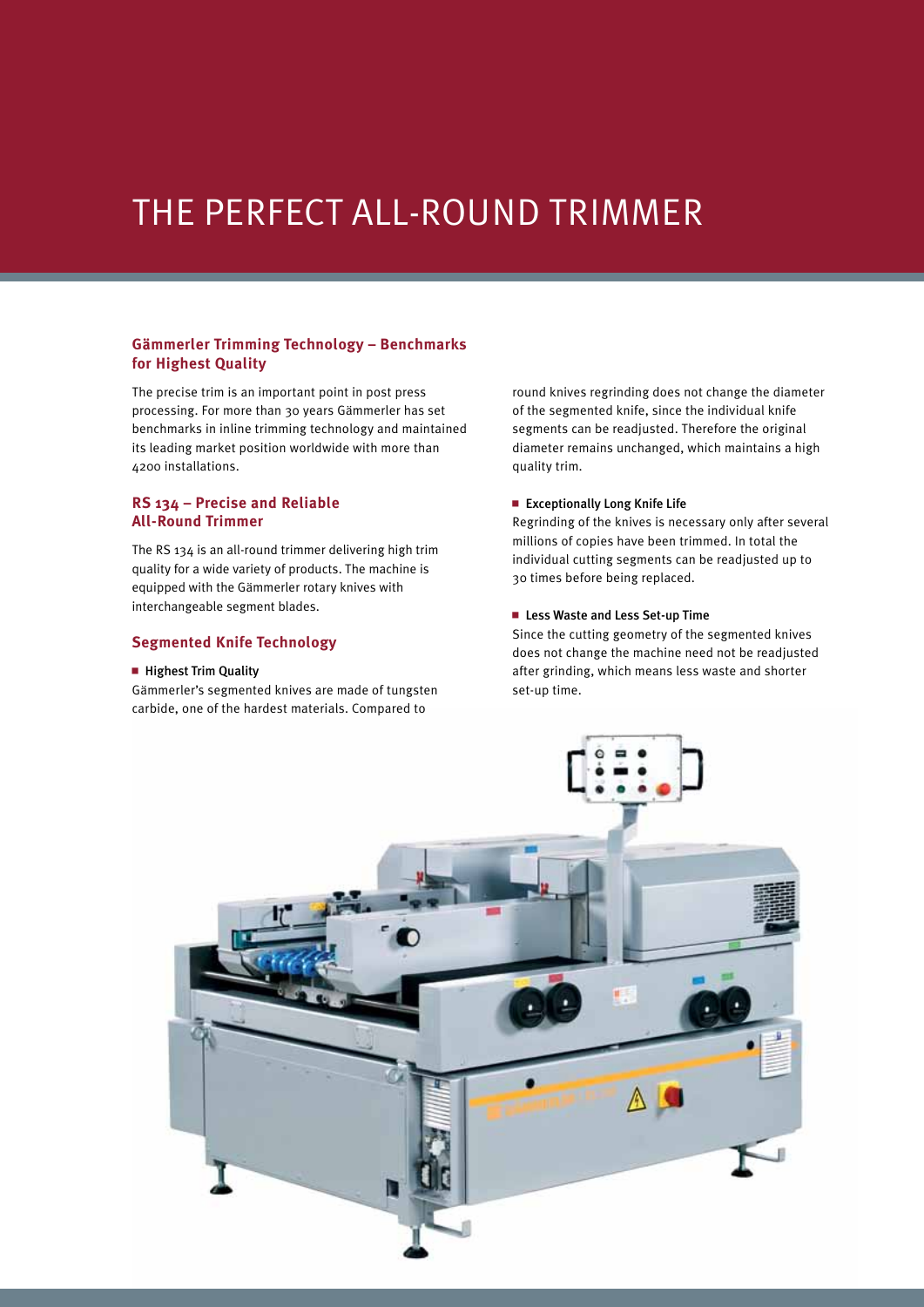## RS 134



Top knife with open pressing belt



RS 134 Segmented knife (40 segments)

#### **Features**

- $\blacksquare$  Modular design for easy system integration
- $\blacksquare$  Tungsten carbide knife segments individually replaceable and adjustable
- Vacuum sensor
- $\blacksquare$  Steel-welded frame

#### **Options**

- $\blacksquare$  Automatic format adjustment
- Double deck machine for space saving installation

#### **Advantages**

- $\blacksquare$  Exceptionally long knife life
- $\blacksquare$  Constantly high trim quality
- $\blacksquare$  Short set-up time



Trimming technology (40 knife segments)